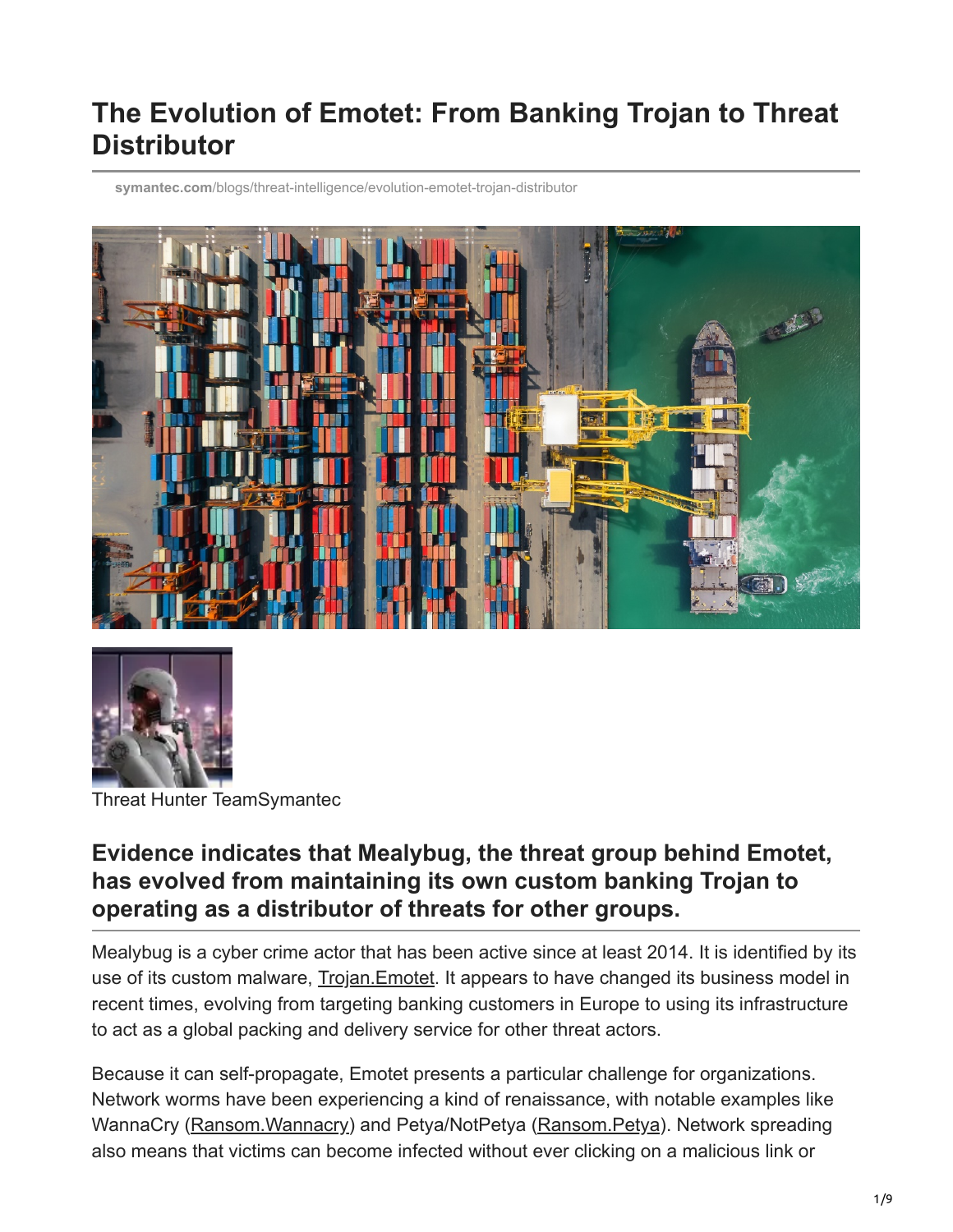downloading a malicious attachment. Once on a computer, Emotet downloads and executes a spreader module that contains a password list that it uses to attempt to brute force access to other machines on the same network.

"Group behind #Emotet Trojan start global packing, delivery service for other threat actors https://symc.ly/2KHADCx"

### [Click to Tweet](https://twitter.com/intent/tweet?text=Group%20behind%20%23Emotet%20Trojan%20start%20global%20packing,%20delivery%20service%20for%20other%20threat%20actors%20https://symc.ly/2KHADCx&via=threatintel&hashtags=undefined)

Emotet's method of self-propagation—brute forcing passwords—has additional potential to cause major headaches for organizations as it may result in multiple failed login attempts, which can lead to users becoming locked out of their network accounts. This has the knockon effect of increased calls to IT helpdesks and general loss of productivity. This was a hallmark of the notorious Conficker ([W32.Downadup\)](https://www.symantec.com/security-center/writeup/2008-112203-2408-99) threat and, 10 years later, threats continue to cause similar problems.

As well as brute forcing passwords, Emotet can also spread to additional computers using a spam module that it installs on infected victim machines. This module generates emails that use standard social engineering techniques and typically contain subject lines including words such as "Invoice". Some subject lines include the name of the person whose email account has been compromised, to make it seem less like a spam email. The emails typically contain a malicious link or attachment which if launched will result in them becoming infected with Trojan.Emotet.

Most recently, Mealybug appears to have expanded its operations to primarily become a distributor of threats for other attack groups.

## **Emotet becomes a global threat**

When Mealybug was first identified in 2014 it was using Emotet to spread banking Trojans, and was focused on targeting banking customers in Germany. At the time, Mealybug was using Trojan.Emotet as the loader portion of [W32.Cridex.B](https://www.symantec.com/security-center/writeup/2014-062313-0453-99), a rewritten version of the Cridex banking Trojan. In 2015, Mealybug started targeting Swiss banking customers as well and evolved Emotet into more modular malware. The new version of Emotet had separate modules for its loader, banking data theft, email login theft, distributed denial of service (DDoS) attacks, and malicious spam.

Mealybug has primarily been engaged in using Emotet for the delivery of banking Trojans, and in 2017 it was the first group to deliver the IcedID ([Trojan.IcedID\)](https://www.symantec.com/security-center/writeup/2018-041715-3639-99) banking Trojan. However, also in 2017, it was observed delivering the [Trojan.Trickybot](https://www.symantec.com/security-center/writeup/2016-101811-2408-99) and [Ransom.UmbreCrypt](https://www.symantec.com/security-center/writeup/2016-021519-3303-99) ransomware. Mealybug has developed its capabilities over the years and now appears to offer an "end-to-end" service for delivery of threats. It delivers the threats, obfuscates them to reduce the chances of detection, and provides a spreader module that allows the threats to self-propagate.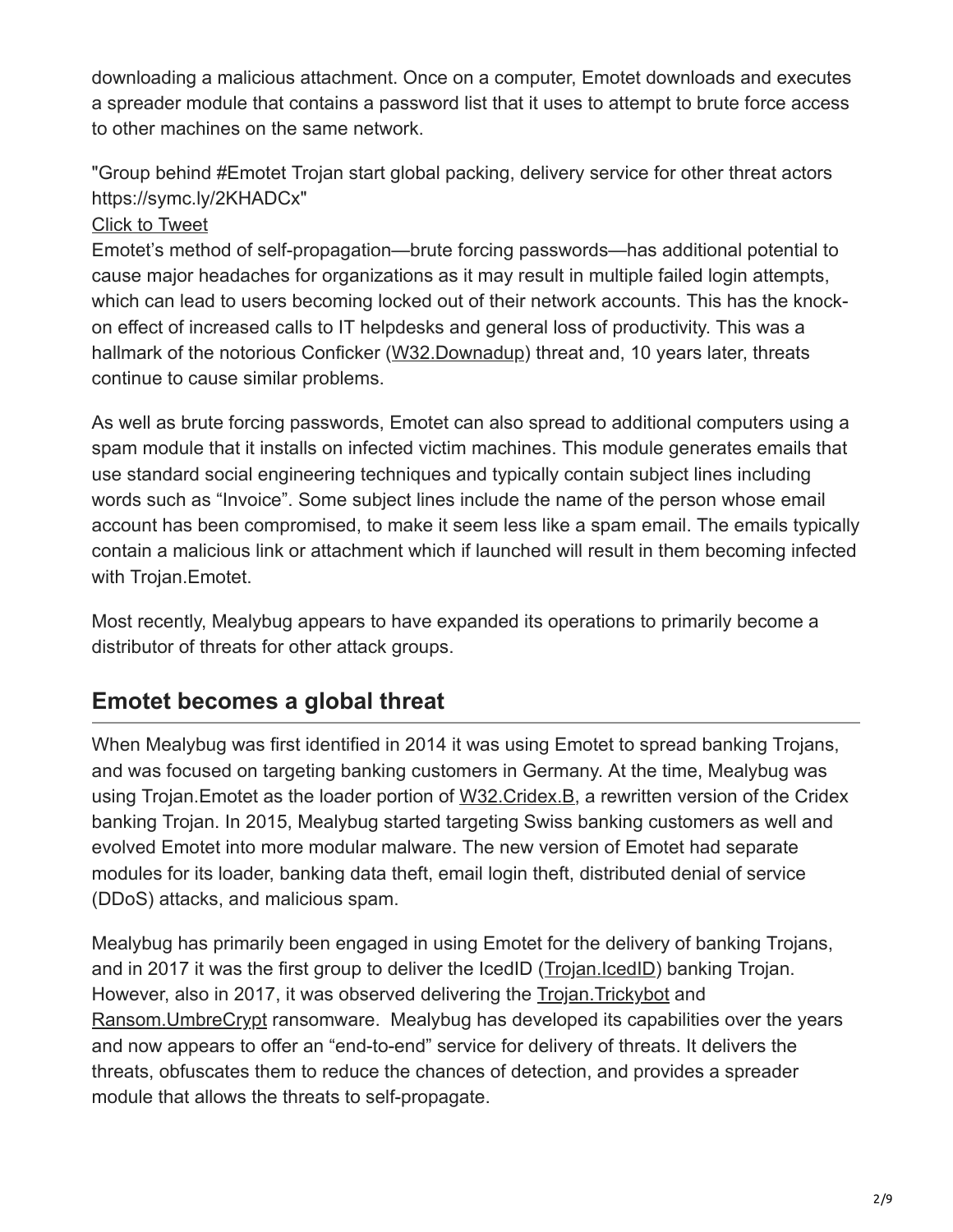Emotet gets an initial foothold on a victim machine or network by sending an email containing either a malicious link that leads to a downloader document or that has a malicious document attached. Anti-analysis tactics have been present in Emotet since at least 2015 and, in 2018, Emotet's payload consists of a packed file containing the main component and an anti-analysis module. The anti-analysis module performs multiple checks to ensure it is not being run on a malware research machine, then loads the main component. Either PowerShell or JavaScript is used to download the Trojan, which delivers a packed payload file to the victim machine. Once on a machine, the latest version of Emotet:

- 1. Moves itself to its preferred directory
- 2. Creates a LNK file pointing to itself in the start-up folder
- 3. Collects victim machine information and sends it to the C&C server

It can then download any new payloads from the C&C server, and execute them. Emotet can download an updated version of itself, or any other threat. Existing versions of Emotet download modules from the C&C server that include:

- **Banking module**: This module intercepts network traffic from the browser to steal banking details entered by the user. This is what gave Trojan.Emotet its reputation as a banking Trojan.
- **Email client infostealer module**:This module steals email credentials from email client software.
- **Browser infostealer module**: This module steals information such as browsing history and saved passwords**.**
- **PST infostealer module**: This module reads through Outlook's message archives and extracts the sender names and email addresses of the messages, presumably to use for spamming.

According to Symantec telemetry for the first half of 2018, its focus now is mainly on targets in the U.S.

All information stolen by these modules is sent to the C&C server. Emotet also has a DDoS module that can add the infected machine to a botnet to carry out DDoS attacks.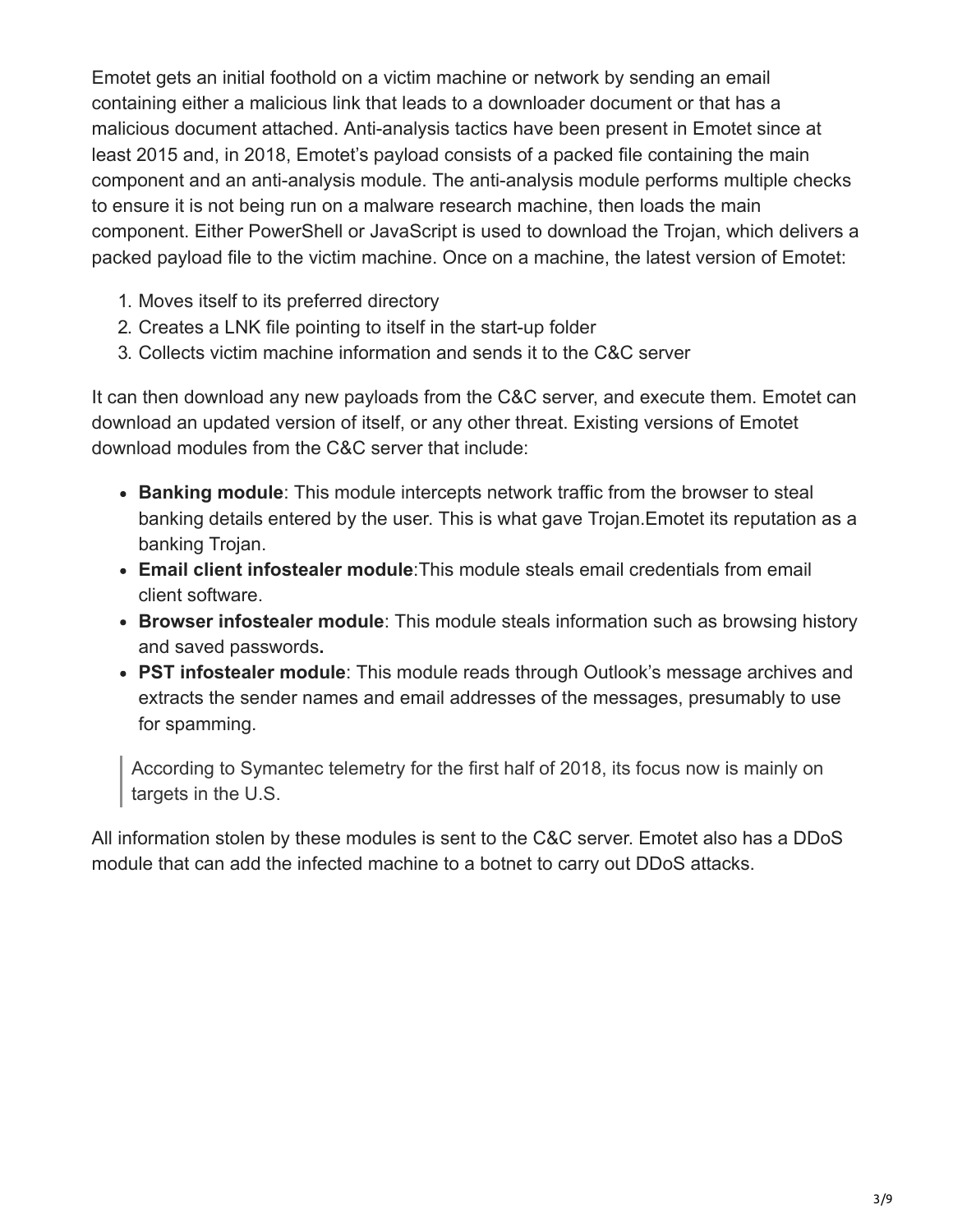



Figure 1. Trojan.Emotet primarily focusing on targets in the U.S. Emotet's geographic targets have also increased significantly over the years. After a relatively quiet period since 2015, detections of Emotet surged in the second half of 2017, and in that year Mealybug's targets included victims in Canada, China, the UK, and Mexico. However, according to Symantec telemetry for the first half of 2018, its focus now is mainly on targets in the U.S.

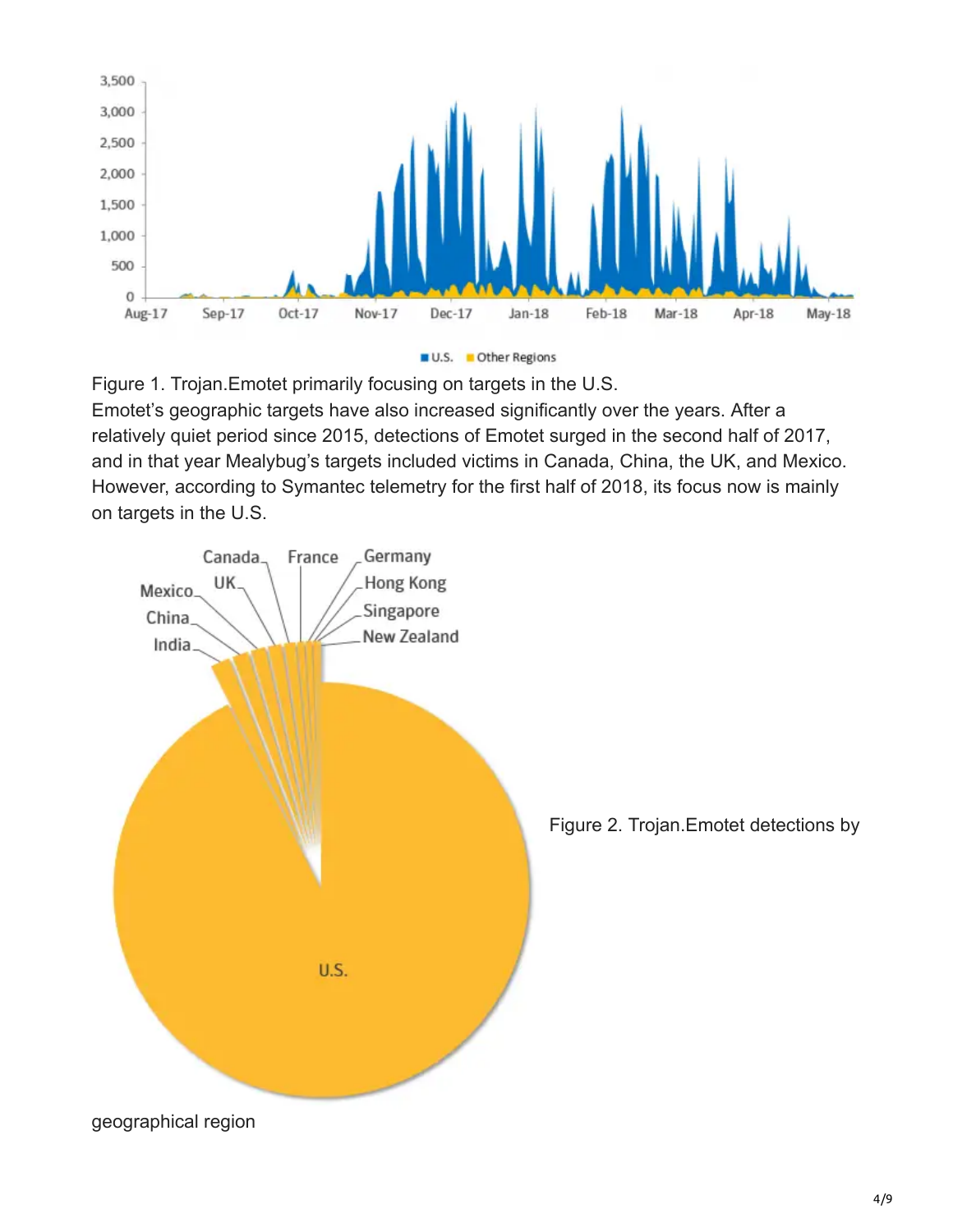## **Qakbot**

Since February 2018, Emotet has been used to spread [W32.Qakbot,](https://www.symantec.com/security-center/writeup/2009-050707-0639-99) a family of banking Trojans known for behaving like network worms.

Like Emotet, Qakbot can self-propagate. Qakbot attempts brute force access to spread across networks and also uses ["living-off-the-land](https://www.symantec.com/connect/blogs/attackers-are-increasingly-living-land)" tools to propagate. It uses PowerShell to download and run Mimikatz [\(Hacktool.Mimikatz\)](https://www.symantec.com/security-center/writeup/2012-042615-3731-99), an open-source credential stealing tool that allows attackers to move rapidly across a network once they have established an initial foothold.

The fact that both Emotet and Qakbot have self-spreading capabilities mean that once these threats get onto your network they can spread aggressively. The fact that both attempt brute force access to spread across networks also increases the risk of users being locked out of their devices. A spike in Qakbot detections in February 2018 indicates that "doublespreading" of the threat was taking place, meaning that Mealybug was using Emotet to spread Qakbot across networks, while Qakbot was simultaneously using its own selfspreading capabilities. The account lockout scenario is a very real danger, and a potential major headache for organizations.



Figure 3. W32.Qakbot detections January 1 to May 28, 2018 Symantec analysis shows that Emotet and Qakbot are packed with the same packer, but there are multiple factors that suggest Mealybug is only providing Emotet as a delivery service for the actors behind Qakbot, and is not controlling the Trojan.

There does not appear to be any overlap between the C&C infrastructure of the two Trojans, and analysis also revealed differences in the code of their main components and in their antidebugging techniques.

Mealybug using two different spreading mechanisms is also surprising because, as mentioned above, both Trojans attempting to brute force passwords could trigger account lockouts and stop the Trojans from spreading. It is unlikely Mealybug would use the two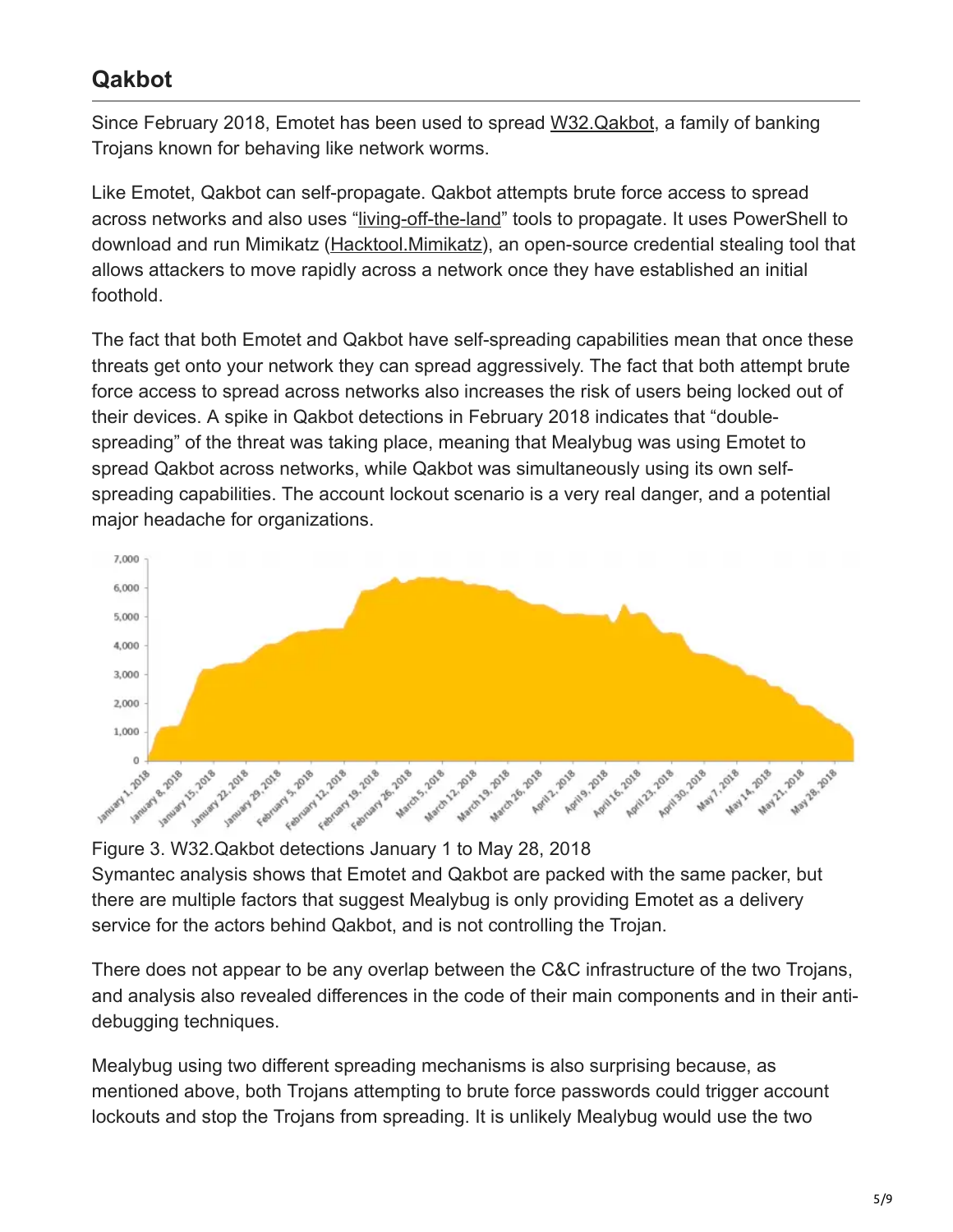different spreading techniques if it was controlling both Trojans. For these reasons we believe Emotet and Qakbot are controlled by two separate groups, and that Mealybug is offering Emotet as a delivery mechanism for other threats.

## **Talking 'bout an evolution**

Mealybug seems to have found its niche as a provider of delivery services for other threats. The main component of Trojan.Emotet functions as a loader, and can theoretically support any payload. While it is still primarily known for distributing banking Trojans, it can in theory spread any threat, and there have been reports of it distributing the Ransom.UmbreCrypt ransomware. Mealybug presumably makes its money by taking a cut of the profits made by the threat actors who use its services. From what we can see, Mealybug appears to be operating for more than one attack group at a time, so we have no evidence that it offers itself as an "exclusive" distributor. In November 2017, Mealybug was observed delivering the Trojan.Trickybot and W32.Qakbot threats simultaneously onto the same machine in a few instances, and in one case within a few minutes.

Mealybug's shift from distributing its own banking Trojan to a relatively small number of targets, to acting primarily as a global distributor of other groups' threats is interesting, and backs up an observation we made in [the ISTR](http://go.symantec.com/istr) that threat actors are evolving and refining their techniques and business model to maximize profits. In the ISTR we outlined how some threat actors appeared to be turning to coin mining as it became hugely profitable due to the rise in the value of cryptocurrencies. It appears Mealybug has decided that it can best maximize its returns through taking a role as distributor.

It may be that Mealybug was finding it harder to make money exclusively from banking Trojans so it had to change its approach. The growth in popularity and use by banks of twofactor authentication (2FA) has made it more difficult to compromise accounts by stealing credentials, and awareness and protection has improved as online banking has matured.

## **Challenges for organizations**

Mealybug activity presents a number of challenges for organizations, including:

- Its worm-like capabilities mean it can spread rapidly across organizations.
- Emotet's network-spreading capabilities mean that computers can become infected without any user interaction.
- Brute forcing passwords increases the chances of users being locked out of their machines in victim organizations, causing headaches for IT teams and affecting productivity.

## **Best practices**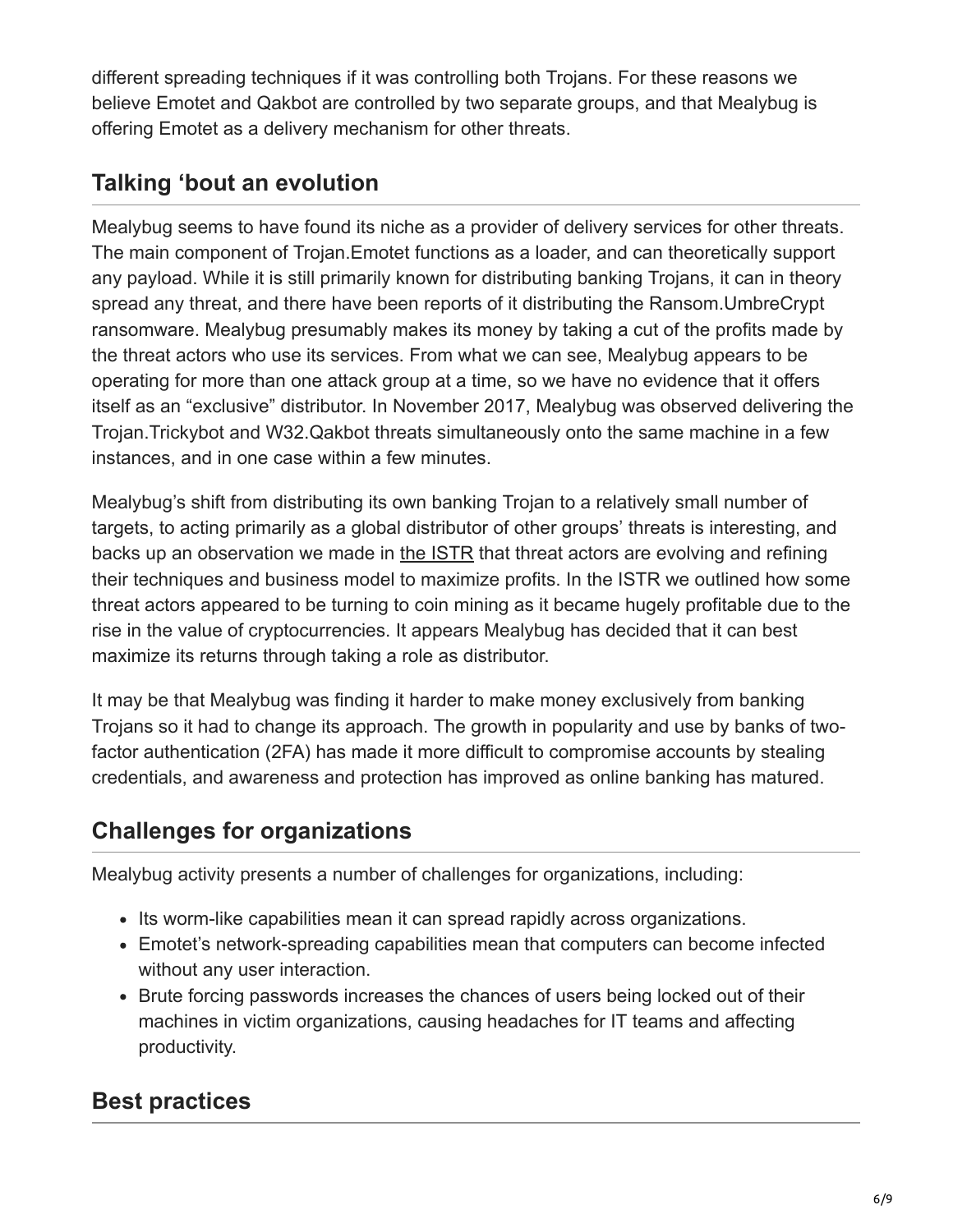- Emphasize multiple, overlapping, and mutually supportive defensive systems to guard against single point failures in any specific technology or protection method. This includes deployment of endpoint, email, and web gateway protection technologies as well as firewalls and vulnerability assessment solutions. Always keep these security solutions up-to-date with the latest protection capabilities.
- Employ two-factor authentication (such as [Symantec VIP\)](https://vip.symantec.com/) to provide an additional layer of security and prevent any stolen or cracked credentials from being used by attackers.
- Educate employees and urge them to exercise caution around emails from unfamiliar sources and around opening attachments that haven't been solicited.
- Require everyone in your organization to have long, complex passwords that are changed frequently. Encourage users to avoid reusing the same passwords on multiple websites, and sharing passwords with others should be forbidden.

### **Protection**

Symantec has had protection for Mealybug attacks since the initial identification of the group's activities in 2014 and blocks such activities at every level of Mealybug's attack chain.

#### **Detections by stage**

#### **Email:**

[Symantec Email Security products](https://www.symantec.com/products/email-security-cloud) block malicious emails associated with Emotet.

#### **Embedded link stage:**

[Web Attack: Emotet Download 2](https://www.symantec.com/security_response/attacksignatures/detail.jsp?asid=30546)

#### **Macro downloader stage:**

W97M.Downloader!g20

#### **Main module file stage:**

- [W32.Emotet.B](https://www.symantec.com/security-center/writeup/2017-080307-1748-99)
- [Trojan.Emotet](https://www.symantec.com/security-center/writeup/2017-071312-0253-99)
- Trojan.Emotet!g1
- Trojan.Emotet!g2
- Trojan.Emotet!g3
- Trojan.Emotet!gen4
- Trojan.Emotet!g5

#### **Main module loaded stage:**

Trojan.Emotet!gm